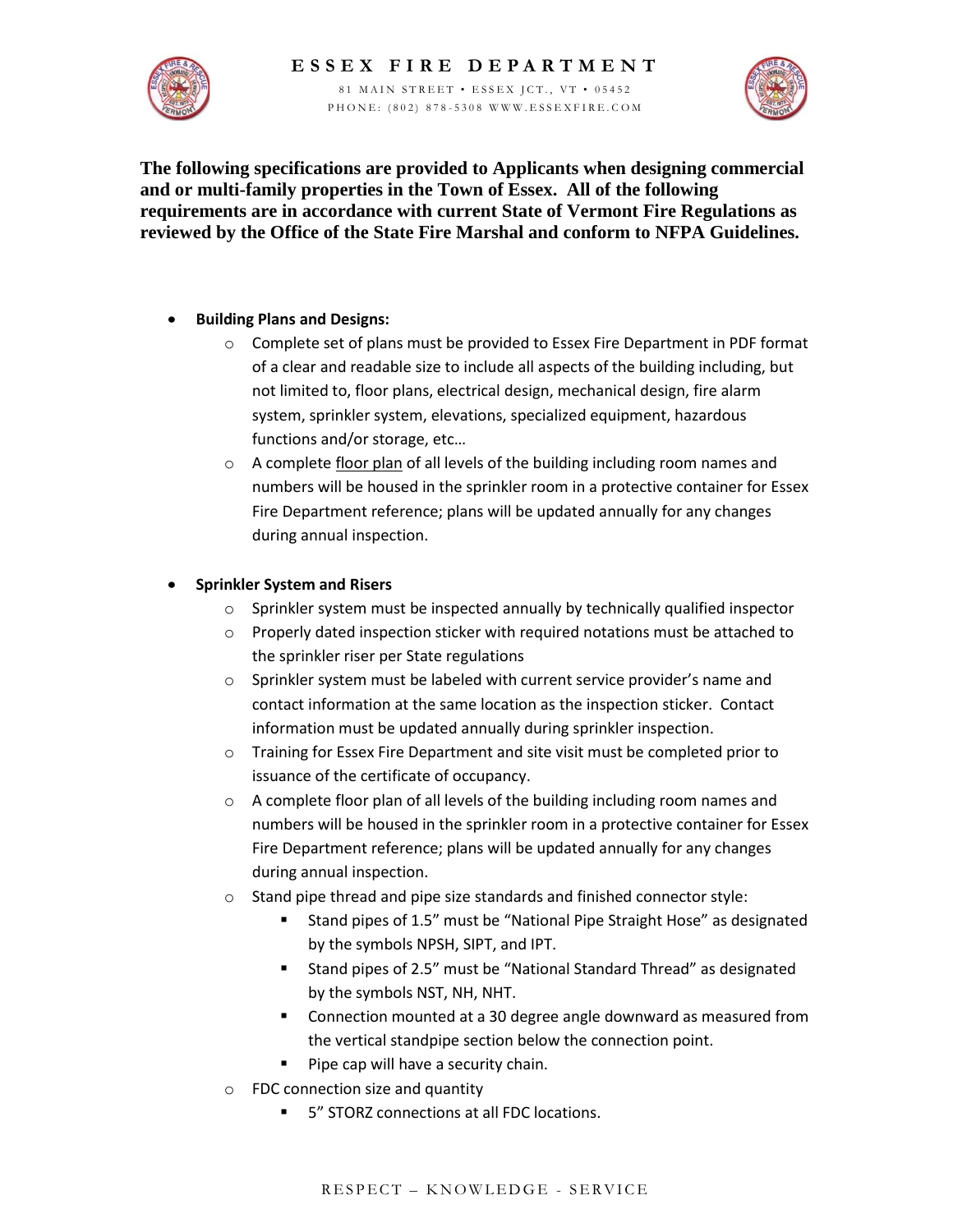

81 MAIN STREET • ESSEX JCT., VT • 05452 P H O N E : (802) 878-5308 W W W . ESSEX FIRE . COM



**Exterior ground surface adjacent to FDC building penetrations must be** level and provide clear access to adjacent roadways; no plantings, drainage swales, or other obstruction.

### **Hydrant System**

- o Hydrants installed shall conform to the Town of Essex standards and must be capped with a 5" STORZ connection and cover.
- o Hydrants will be located within 50' of the building mounted FDC.
- o Annual flushing and testing will be conducted as part of the annual sprinkler inspection.

### **Fire Alarm System**  $\bullet$

- o Panel and/or annunciator to be at the street address front entrance; the same entrance housing the Supra key box.
- o Alarm panel must be inspected annually by technically qualified inspector
- o Properly dated inspection sticker with required notations must be attached to the panel per State regulations
- o Training for Essex Fire Department and site visit must be completed prior to issuance of the certificate of occupancy.
- o Alarm panel and annunciator must be labeled with current service provider's name and contact information.
- o Alarm System must be fully addressable for all devices and zones.
- o All zones and devices will have unique English descriptions that provide easy direction and identification of activated devices, i.e. 2<sup>nd</sup> floor cafeteria smoke, or room 101 mechanical heat, hallway 202 HVAC duct, etc…
	- **EXTERGHTM** Zones and descriptions must correlate with labeling and placards displayed within the building.

# **Building Labeling**

- o Reflective exterior placards denoting the location of gas service, FDC penetrations, sprinkler entry, and electrical service entry.
	- Placards to be mounted 10'-0" above finished grade and not blocked by landscaping or other building elements
- o Street address numbers to be building mounted and visible from legal street address face of the building as follows:
	- One and two story buildings to have 6" reflective street number ideally mounted near the entry.
	- **Three story or higher buildings to have 12" reflective street number in** the upper right corner and in the upper right corner of any other side of the building that faces a street.
	- Final locations of street numbers to be approved by Essex Fire Department prior to certificate of occupancy.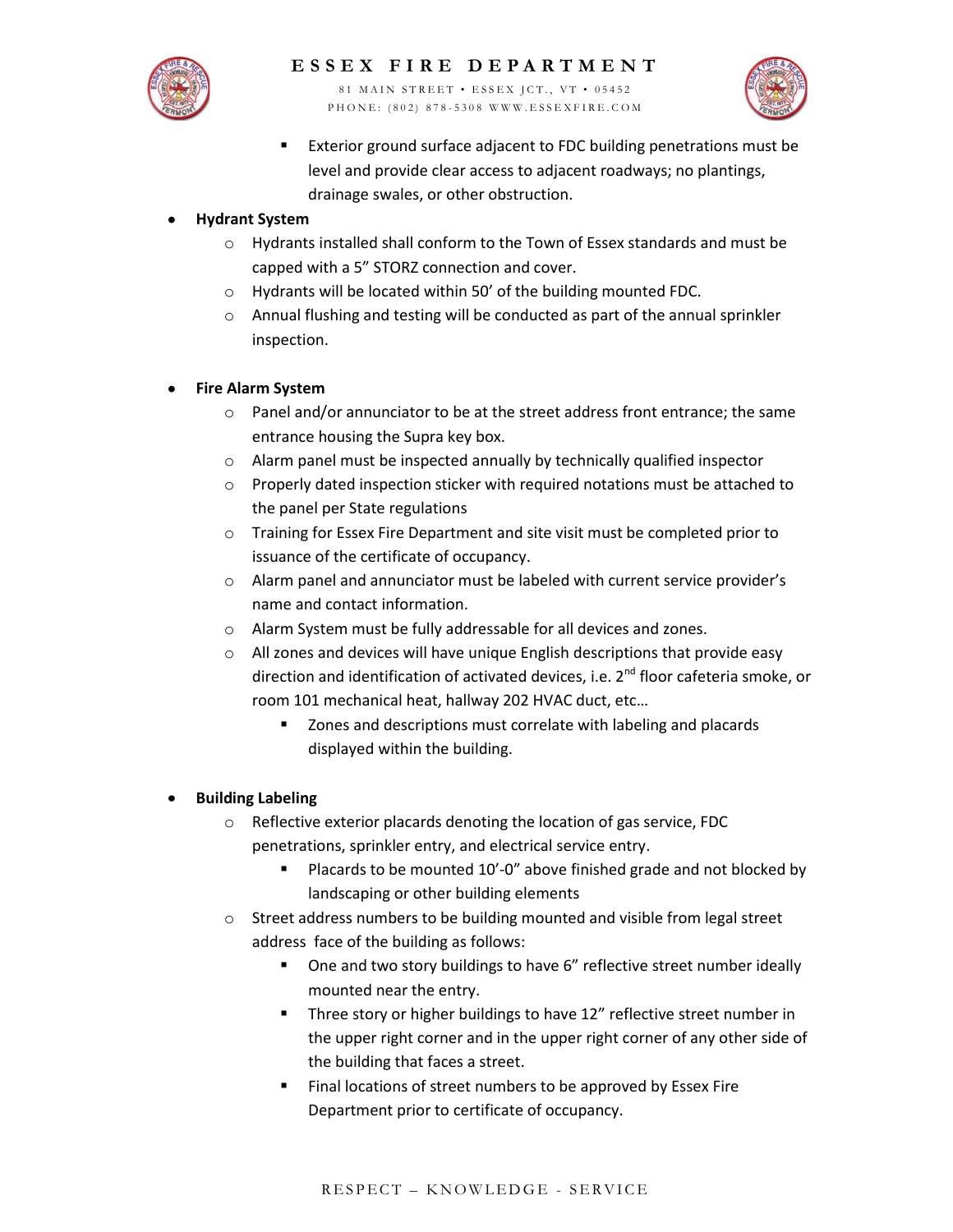# **E S S E X F I R E D E P A R T M E N T**

81 MAIN STREET • ESSEX JCT., VT • 05452 P H O N E : ( 8 0 2 ) 8 7 8 - 5 3 0 8 W W W . E S S E X F I R E . C O M



- Nothing shall obstruct the street number affixed to the building including landscaping elements.
- $\circ$  Reflective building roof and floor design triangle to be mounted on the exterior above or below the Supra box.
- o Label mechanical units with unique identifiers and ensure the fire panel descriptions match.
- o Sprinkler entry room labeled with "sprinkler" placard on the door or adjacent wall.
- o Control valves for sprinkler system located above ceilings require small placards hung from ceiling grid and shall read "control valve".
- o Equipment located above ceiling spaces, or hidden from view by other means, and that contains a fire alarm device must have a small placard hung from ceiling grid, or otherwise mounted at the location of the equipment and shall display the identical and unique English description as programmed into the fire alarm system.
- o Electrical room(s) labeled as "electrical" with the room number on a placard mounted to the door or adjacent wall.
- o Mechanical room(s) labeled as "mechanical" with the room number on a placard mounted to the door or adjacent wall.

### **Building Access**

- o Supra box
	- Minimum of 4" wall mounted owner's choice of mounting method and addition of other options.
	- **Mounting location must be at main building entry with the fire alarm** panel/annunciator on the legal street address side of the building.
	- Mounting height must be at approximately 60" above finished floor.
	- Red light above box visible from street with reflective marking.
		- Rotator/strobe/LED flashing owner's choice.
	- **EXTERGHT Light will be engaged by fire alarm activation and disengaged upon fire** alarm reset.
- o Keys, access code, or proximity card
	- Master key, access code, elevator keys, proximity card, and other keys that provide complete access to the building rooms and devices must be contained within the Supra box.
	- **The content of the Supra box will be labeled with unique English** descriptions clearly identifying the device that it operates.
	- A universal elevator key (FE0k1) and any other elevator operator, control, or fire control key must be included in the Supra box and clearly labeled.
	- Fire alarm panel and annunciator panel keys must be included in the Supra box and clearly labeled.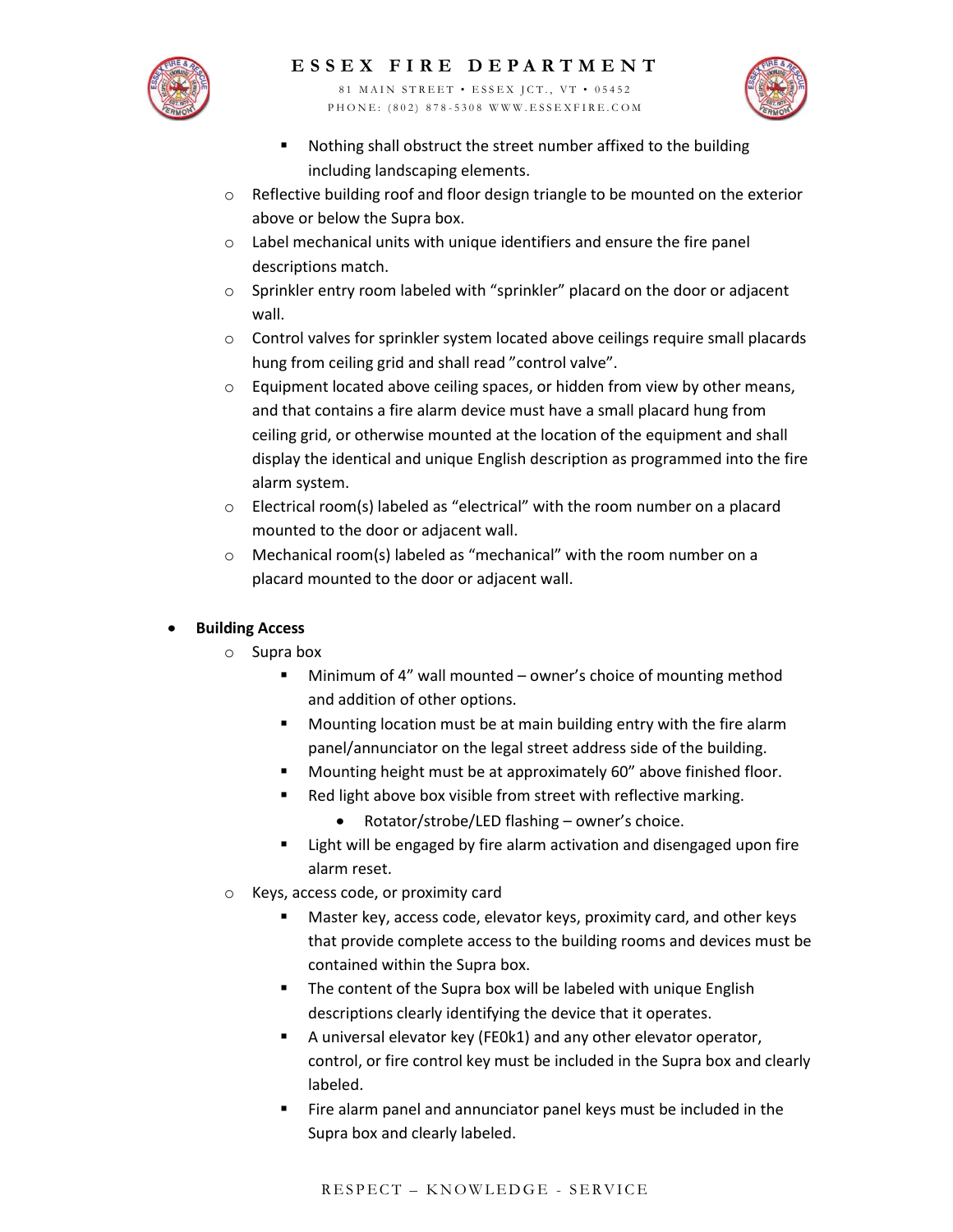

# **E S S E X F I R E D E P A R T M E N T**

81 MAIN STREET • ESSEX JCT., VT • 05452 P H O N E : ( 8 0 2 ) 8 7 8 - 5 3 0 8 W W W . E S S E X F I R E . C O M



- Changes to any access mechanism will require immediate notification to Essex Fire for updating content of the Supra box and/or procedures used for accessing the building.
- o Roadways and parking
	- Roadways, loading docks, and parking areas will be designed to allow easy access for fire apparatus engine and ladder companies including radius of curves, and driving surface widths and lengths.
	- Fire department requires access to all side of the building. While paved access is not reasonable, soil and building back fill must be structured as follows:
		- Non roadways may be grass covered but subsoil structure must  $\bullet$ support fire apparatus weight of a minimum 65,000 pounds allowing for drivable surface to properly position the fire apparatus.
		- Structured subsoil must extend the full length and sides of the building and extend 30'-0" from the finished edge of the building façade. The finished edge is defined as the last built element, which includes sidewalks and landscaping elements.
		- No trees or other elements can be located in this space that  $\bullet$ would prohibit the apparatus access along the full length and sides of the building.
	- Access to all side of the building will be maintained throughout the entire year including snow removal.
		- Winter snow stockpiles will be designated in a manner that  $\bullet$ maintains access for large fire apparatus.
	- Elevator
		- $\bullet$ Elevator finished interior depth and width must accommodate a full size rolling stretcher in complete horizontal configuration accompanied by a minimum of three emergency professionals with full duty gear.
		- Stryker brand is a commonly used EMS stretcher. Clearances require a minimum depth of 84" from the interior most edge of the elevator wall (i.e. handrail) to the inner surface of the elevator door. Car width must accommodate the remaining EMS staff and equipment as described above.
		- Buildings offering more than one elevator must have elevator  $\bullet$ cars meeting these requirements and must be clearly marked with the EMS blue star on each floor the car services.
- **Evacuation Guidelines**
	- $\circ$  Designated meeting areas to be well away from building entrances and away from drive lanes and sidewalks.